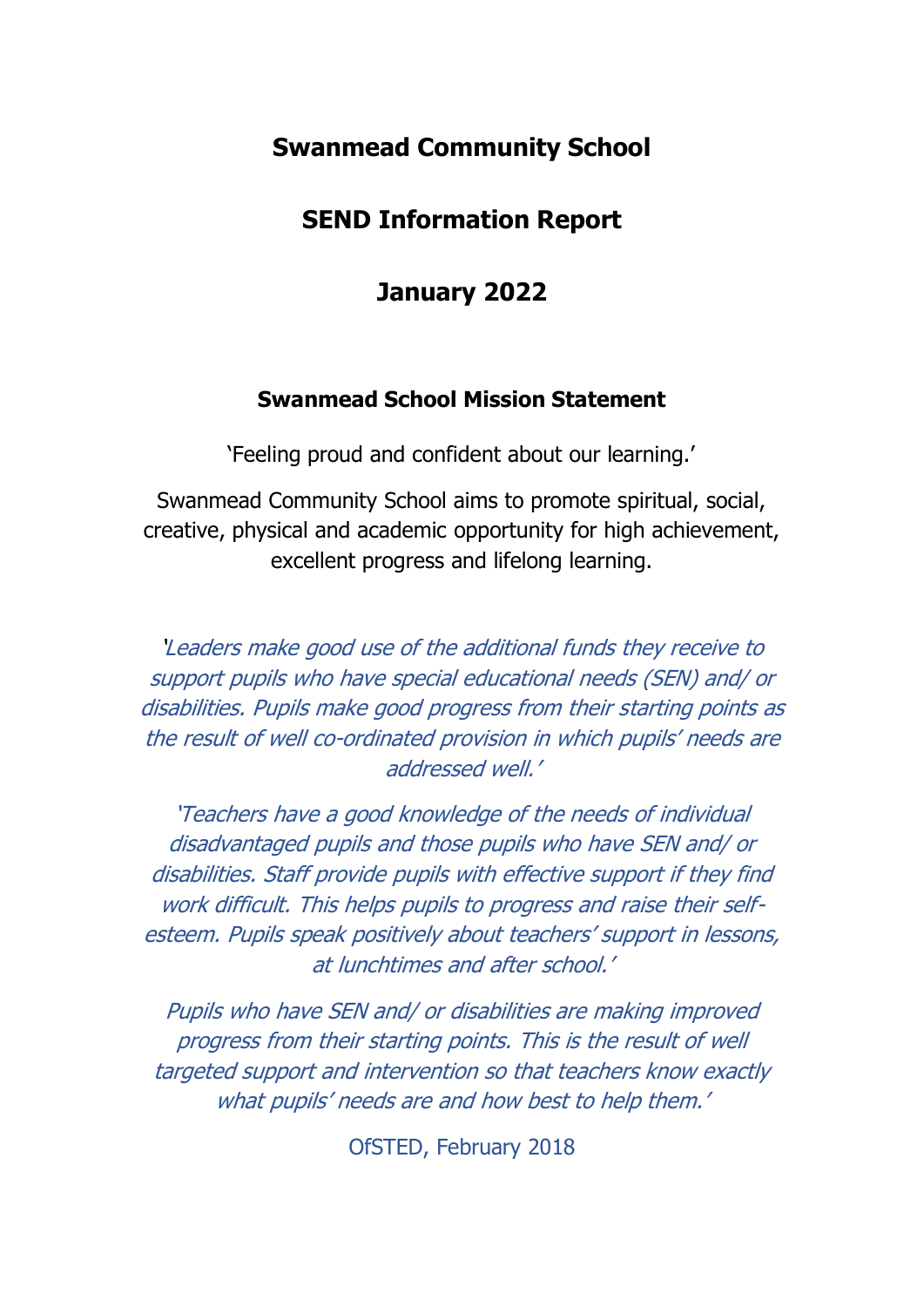**For children/ young people reading this, or if you just want a quick bit of information, read the PURPLE statements at the start of each section!**

**What our SEND pupils say about the support they receive:** 

**"She helps me with my reading and writing."**

**"School helps me with my exercises."**

**"The HUB really helps me."**

**"It helps me mentally to cope with stress and worries."**

**"They help me with my homework and help keep me organised."**

*Academic year 2018/2019*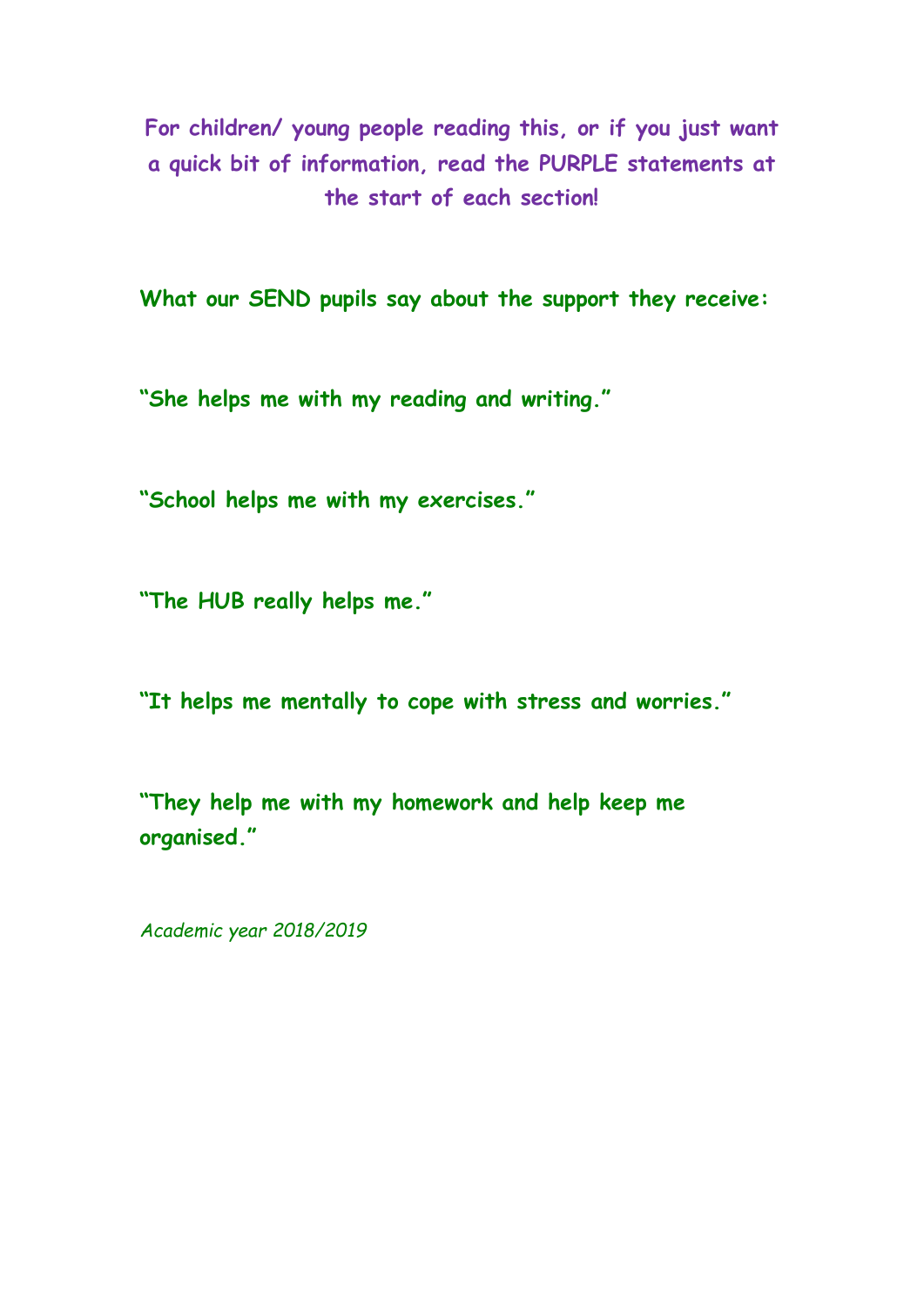### **Introduction**

**We want our pupils to join in with everything that goes on in our school. We want you to do well and we'll help you as much as we can.**

Our school is an inclusive school. We aim to demonstrate that every child matters in an environment in which there is great care and understanding; where learning experiences are active, challenging and enjoyable and everyone is helped to reach their full potential. At Swanmead School, we will use our best endeavours to ensure that every pupil with SEN gets the support they need.

Swanmead School follows the Special Educational Needs and Disability (SEND) Code of Practice: 0-25 years (Department for Education; Department of Health, July 2014, updated May 2015). Available at: https://www.gov.uk/government/publications/send-code-of-practice-0-to-25

## **'A pupil has SEN where their learning difficulty or disability calls for special educational provision, namely provision different from or additional to that normally available to pupils of the same age.'** (SEN, CoP p94 6.14)

A pupil at our school who requires this provision will be named on our SEN register.

Swanmead School follows the Somerset Core Standards for all Children and Young People, which includes guidelines for supporting pupils who require SEN Support and those with High Needs. (Somerset County Council, December 2016) Available at:

https://choices.somerset.gov.uk/025/education/what-to-expect-fromeducation/

The school SENCo (Special Educational Needs Co-ordinator) is Mrs Rachel Perkins. She works part-time on Monday mornings, Tuesdays and Thursdays and can be contacted at the school on those days (01460 52431).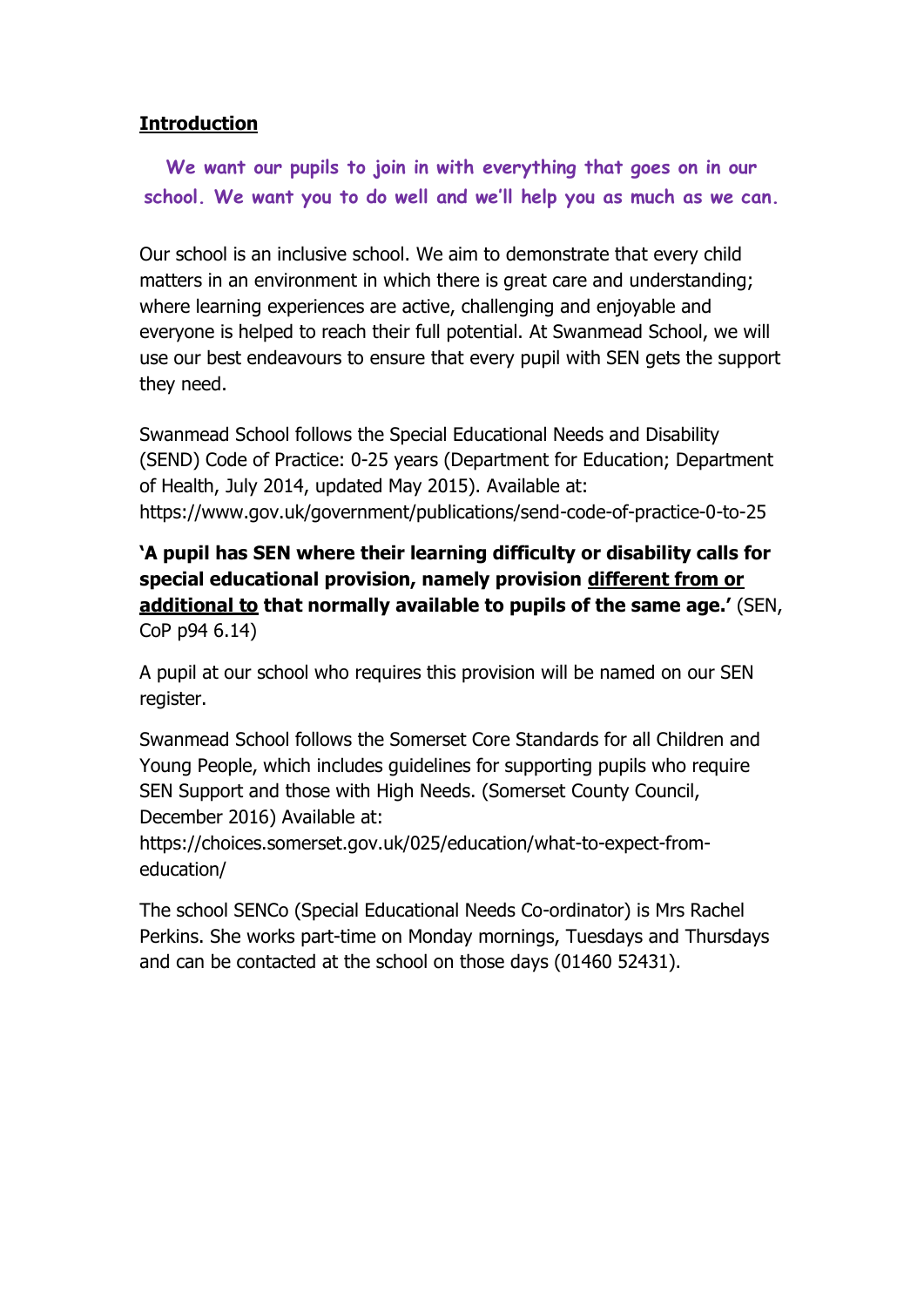### **The kinds of SEND that are provided for**

**Children have different types of difficulty when they are learning which might be to do with the way they think, how they understand things, how they feel, or because they have a medical condition. We can help you in school with any of these needs.**

Additional and/or different provision is made in our school for children under the following broad areas of need as defined in the SEND Code of Practice:

- ⚫ **Cognition and Learning** which includes Moderate Learning Difficulties (MLD), Severe Learning Difficulties (SLD), Specific Learning Difficulties (SpLD) such as dyslexia, dyscalculia and dyspraxia
- ⚫ **Communication and Interaction** Speech, Language and Communication Needs (SLCN) and Autistic Spectrum Condition (ASC) including Asperger's Syndrome and high functioning autism
- ⚫ **Social, Emotional and Mental Health Difficulties -** which manifest themselves in many ways such as becoming withdrawn or isolated or may result in challenging, disruptive or disturbing behaviour. Attention deficit disorder (ADD), Attention Deficit Hyperactive Disorder (ADHD), Oppositional Defiance Disorder (ODD) and attachment difficulties or disorder fall under this category of need.
- **Sensory and/ or Physical needs** including hearing or visual impairment, sensory processing difficulties, mobility restrictions or a physical disability which requires additional support and equipment in school and any other conditions diagnosed by medical professionals.

Staff at Swanmead School have experience of working with pupils in all the above areas of need and tailor provision to meet the needs of individuals. Somerset Core Standards for SEND are available for each of the categories listed above and are available to all at:

https://choices.somerset.gov.uk/025/education/what-to-expect-fromeducation/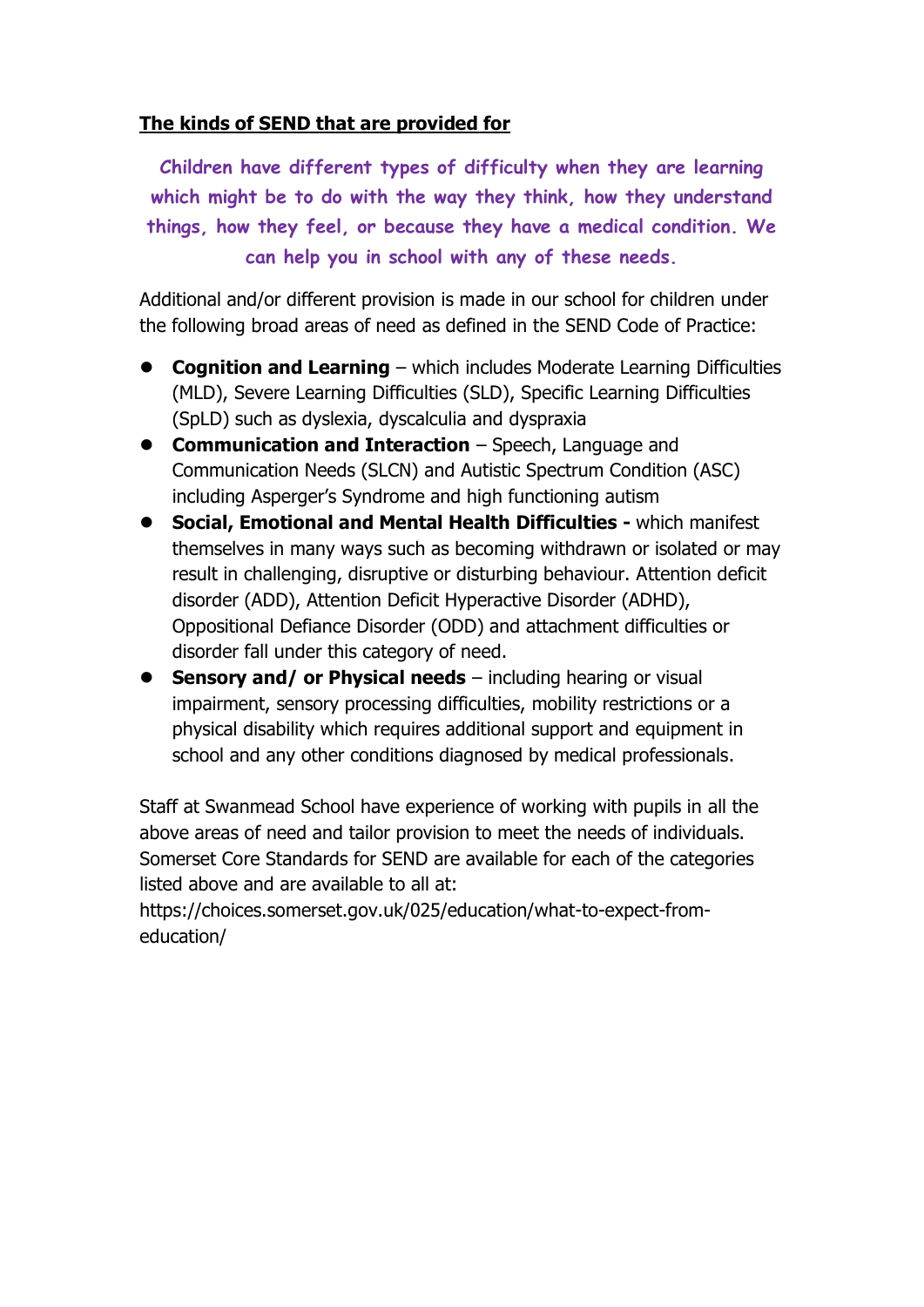### **Identifying and assessing Special Educational Needs**

**We usually know what you find tricky because we've spoken to the teachers at your last school. We'll be checking to see how you get on at Swanmead School and finding ways to help you make progress.**

As Swanmead School is a Middle school (years 5 - 8), most children with SEN will already have had their needs identified at their previous school. Careful liaison is carried out between the SENCos of partner schools in preparation for transition and this is the time when information will be shared (with parental consent) about pupils' needs and provision requirements.

All pupils at Swanmead School are regularly assessed to measure their attainment and progress. For core subjects this includes reading age and spelling age, English and Maths testing to assess comprehension, skills and understanding. All subjects are assessed against the Age Related Expectations (ARE) for their programmes of study.

If a pupil makes progress which:

Is significantly slower than that of their peers starting from the same baseline

Fails to match or better the child's previous rate of progress

Fails to close the attainment gap between the child and their peers

Widens the attainment gap

then further investigation is required.

Some pupils may have a temporary lapse in progress due to outside circumstances.

Additional assessment can be carried out in school which may include:

- ⚫ Observation of pupils in class
- ⚫ Discussion with the pupil
- Discussion with teachers/ Learning Support Assistants/ tutors/ subject leaders/ SENCo
- ⚫ Discussions with parents
- Completion of checklists eg. for language & communication, memory problems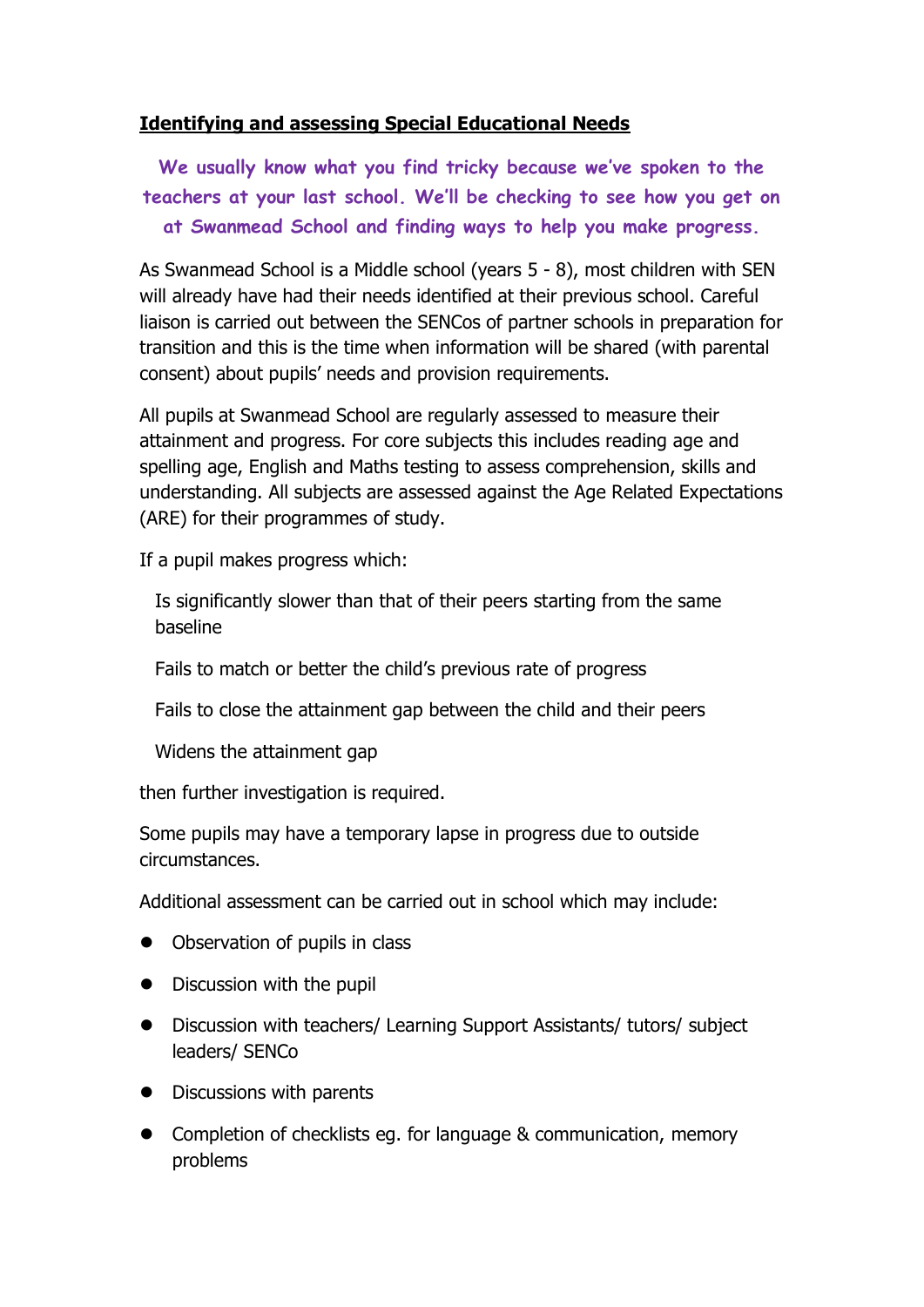- ⚫ Use of assessment tools such as Dyslexia Portfolio, British Picture Vocabulary Scale, Ravens Matrices, Phonological Assessment Battery, Sandwell Early Numeracy Test for learning and cognitive difficulties
- Use of Emotional Literacy, Boxall Profile, self-esteem questionnaires etc to investigate Social, Emotional and Mental Health issues
- Use of the Behaviour and Vulnerability Profile Tool (BVPT), which is completed for all pupils on roll but which identifies individuals who present with concerns in any aspect of school life

Once the information is collated, a process will be put in place to meet the initial needs of the pupil. This may involve a short period of intervention, for example - additional spelling support. Once completed there will be an end assessment and then a decision as to whether the intervention has worked, needs to continue, or requires additional input. At this stage, the pupil may or may not be placed on the SEN register (a list of pupils in the school who require and receive additional provision to meet their needs). Parents will be consulted at this stage and their agreement sought if it is thought that the pupil requires SEN Support. This process is known as the 'graduated response' to pupil needs, which is a central tenet to the inclusion of pupils in mainstream schools.

#### **Inclusion**

## **We want everyone to do their best, to work in class with their friends as much as possible and to join in with everything they want to. We'll do everything we can to make this happen.**

Our school is an inclusive school. We aim to demonstrate that every child matters in an environment in which there is great care and understanding; where learning experiences are active, challenging and enjoyable and everyone is helped to reach their full potential. At Swanmead School, we will use our best endeavours to ensure that every pupil with SEN gets the support they need.

On a day to day basis this means that we try to keep pupils with SEN integrated in lessons alongside their peers as much as possible, for them to follow a normal timetable and participate in all aspects of school life. Where a pupil with SEN has 1:1 support this aim still applies - we want to encourage group work and a feeling of belonging rather than a sense of isolation. There are times when highly individualised work, resources or therapy are required to best meet a pupil's needs and those times are examples of the highly specialist and personalised provision detailed for High Needs pupils below. We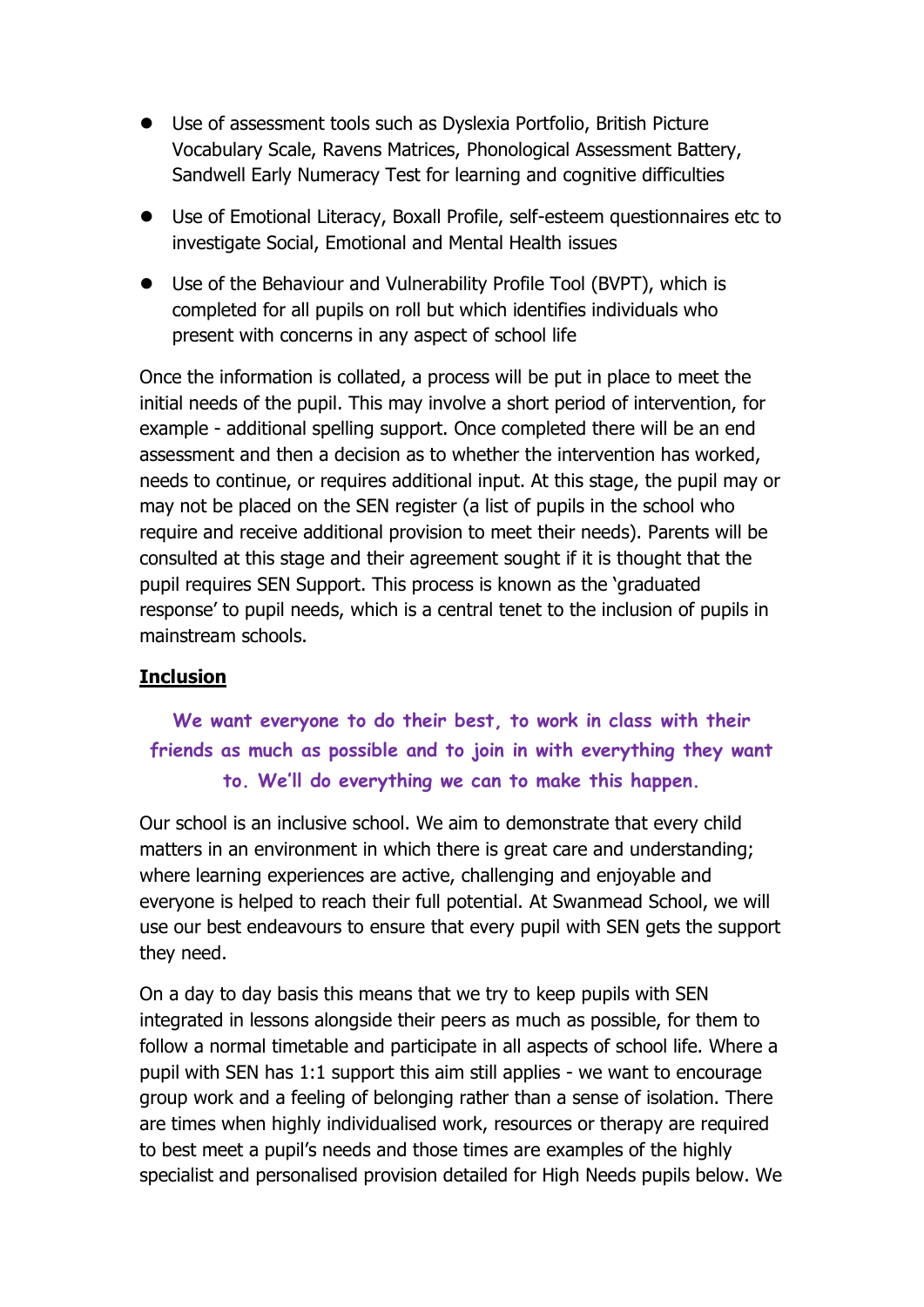have been successful for many years in supporting SEND pupils with complex needs to join in with all aspects of school life including; educational trips, residential trips in years 5, 6 and 7 to outdoor centres and cities, school performances, community events in Ilminster, leavers events, specialist sports activities, etc.

#### **The Graduated Response to SEN and the provision we offer**

**This is the boring bit with all the paperwork! Everyone in school has the right to universal good teaching; some pupils need a bit of extra help and will be on the SEN register needing SEN Support, a few pupils will need a lot of support and they are described as having High Needs. Some of the High Needs pupils will have an Education and Health Care Plan. We'll follow the 'Assess, Plan, Do, Review' cycle for pupils on the SEN register to make sure we put the right things in place to help you at school.**

## **Universal**

In line with the SEN Code of Practice and the Somerset Core Standards for Schools, **ALL** pupils have a right to high quality teaching in school. Every teacher is a teacher of every child and young person. A teacher's duty is to ensure that clear processes are in place to identify children and young people's strengths and needs. They should make reasonable adjustments to enable the curriculum to engage all children and young people through appropriate differentiation in lessons.

Some aspects of targeted support are included within universal provision at Swanmead School, for example: group work within lessons with our specialist Higher Level Teaching Assistants (HLTAs) in English and Maths; sessions with our Learning & Progress Tutor (LPT); small group or individual work with an adult in class as directed by the teacher; additional reading or English support such as Individualised Literacy Intervention (ILI); access to the HUB (Helping Understand Behaviour); Learn to Move/ Move to Learn group; Nurture Group; individual support for vulnerable pupils; social/ communication groups; provision of resources eg. Alphasmart/ I-pad/ laptop, pencil grips, coloured overlays or glasses.

## **SEN Support**

**SOME** pupils require targeted support - this is where pupils are deemed as requiring support which is 'additional to or different from' their peers in order to make progress. The SENCo will be involved with pupils requiring SEN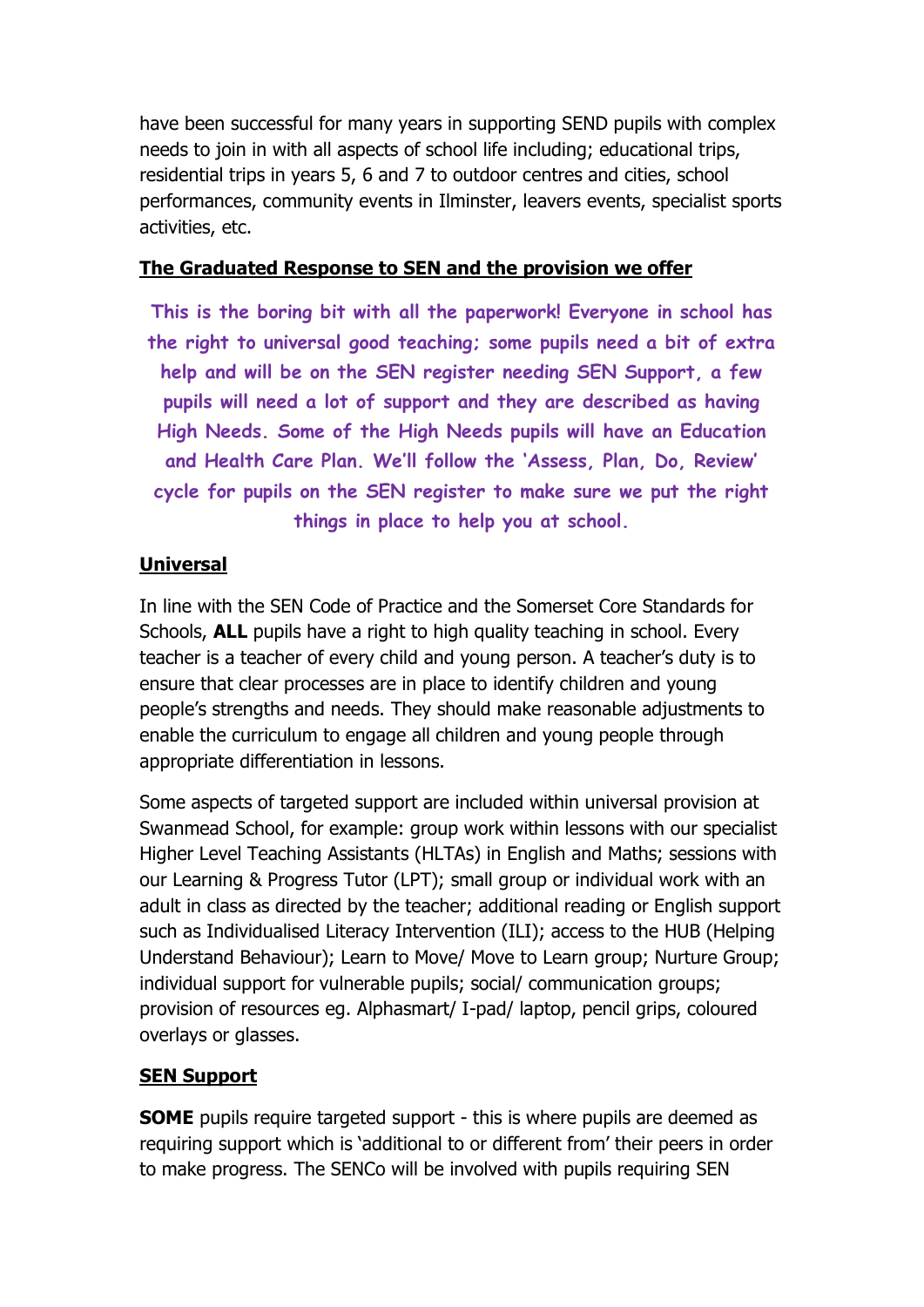Support, who will be added to the school's SEN register. Pupils at this stage are supported through the school's general pupil funding allocation and the notional SEND budget. Additional funding such as pupil premium/CLA funding may apply to some children.

At this stage, we ensure that an **Assess-Plan-Do-Review** cycle is followed whereby:

- parents and carers are given information about their child's needs, changes to SEND legislation and parental support organisations
- ⚫ appropriate, regular and accurate assessments are carried out to inform planning
- additional approaches are in place which complement the teaching and support available at a universal level
- the outcome led plan is developed, agreed and reviewed with all involved including the child young person and family
- ⚫ the setting makes use of evidence based specialist resources and professional expertise to inform additional/alternative provision. This could include external specialist advice
- ⚫ enhanced transition support is available and well planned.

The SENCO co-ordinates SEND provision and discusses any concerns with parent/carers, children/ young people and staff members. Provision includes: access to relevant equipment (including technology); small group or individual targeted support; strategies such as pre- teaching, visual support or reinforcement of specific vocabulary is available as necessary; staff have access to targeted advice and support from specialist staff and additional training; outreach support from partnership schools.

## **High Needs**

A **FEW** pupils require additional support for complex and long term difficulties, this includes children/ young people with an **Education and Health Care Plan** (EHCP). Pupils will be supported as for SEN Support above PLUS High Needs funding under an EHCP band category ranging from band 1 (no individual funding) to band 7 (the highest level of individual funding in mainstream schools in Somerset). This is discretionary from the Local Authority (LA) and allocated to individuals following a moderation process across the county. Additional funding such as pupil premium/CLA funding may apply to some children. The SENCo will be involved with pupils requiring High Needs Support and they will be named on the school's SEN register. Pupils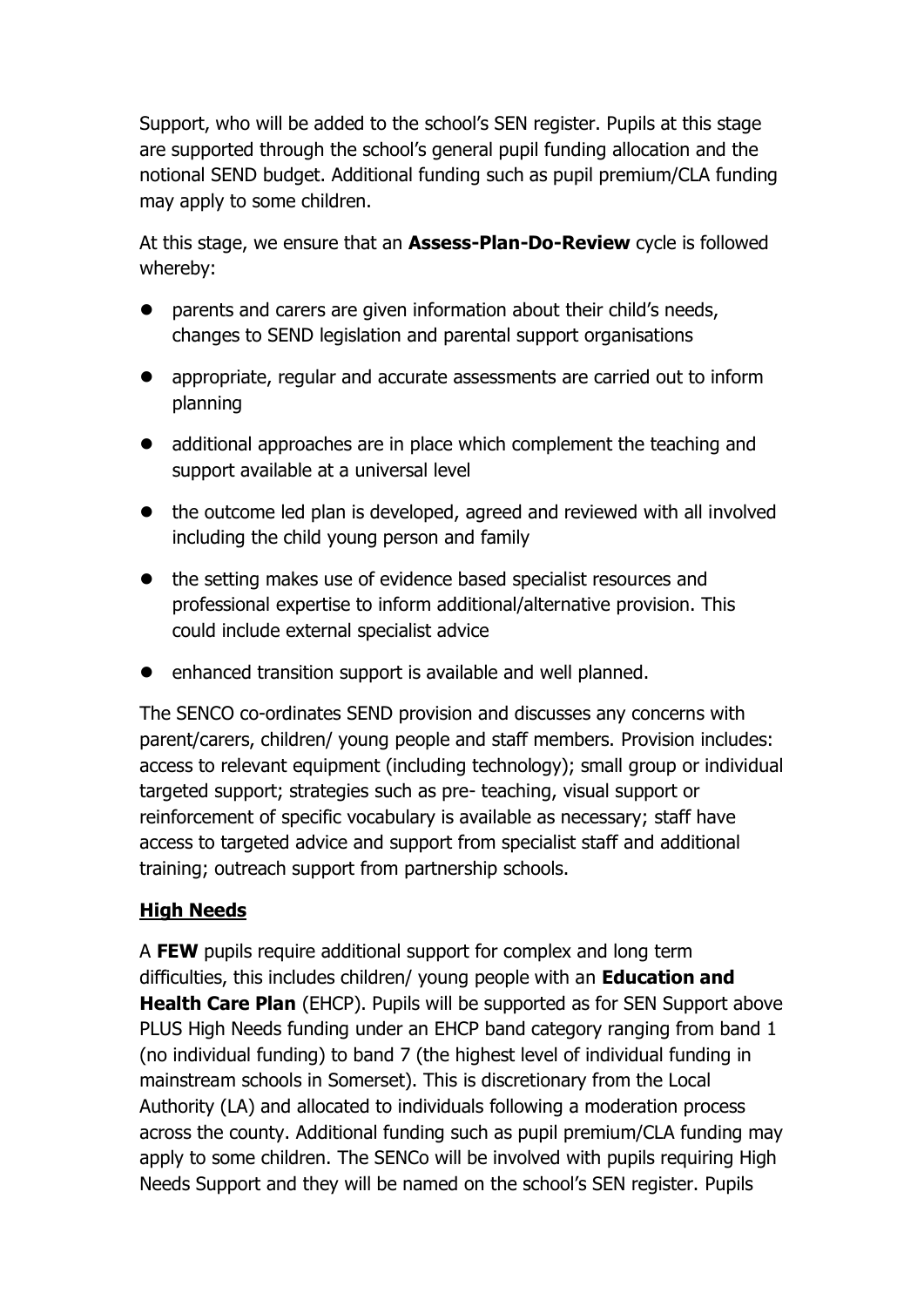may currently have an EHCP band with allocated funding but no Education & Health Care Plan. EHC Plans will be created for such pupils over time following a rolling programme in Somerset to write the necessary EHC plans.

Provision for children/young people with high needs will be highly specialist and personalised. Support for these children/young people will include, but will not be limited to:

- ⚫ a multi-professional, coordinated, detailed assessment of special educational needs often involving education, health and care services
- ⚫ plans clearly detail outcomes for the individual child/young person alongside strategies and resources designed to support the achievement of these outcomes
- ⚫ children/young people and their families are involved in target-setting and decision-making
- ⚫ formal transition planning and review processes are in place.

The **Assess-Plan-Do-Review** cycle is followed whereby:

- ⚫ All aspects of provision detailed in an individual plan are delivered and monitored.
- ⚫ All staff delivering specific programmes receive appropriate and relevant training and support programmes.
- ⚫ A regular schedule for reviewing plans in collaboration with children and young people, their families, and relevant professionals.

The personalised nature of provision that is required for pupils with complex needs means that it is not possible to specify every possibility in a general document. Provision will include: Specialist, personalised resources and strategies (including specific training), which are provided in accordance with the details of the individual's SEN Support plan); Multi-agency planning, involving children/young people and their families, will be carried out prior to any significant transitions, based on established national principles for supporting children/ young people with SEN to make transitions between settings and/or life stages.

The SENCO will arrange review meetings, which include children/young people, their families and involved professionals. For children/young people with EHCPs information relating to changes to a young person's SEN, targeted outcomes, or effective provision will be fed back to the SEN Casework team via the Annual Review paperwork. The SENCO will follow the relevant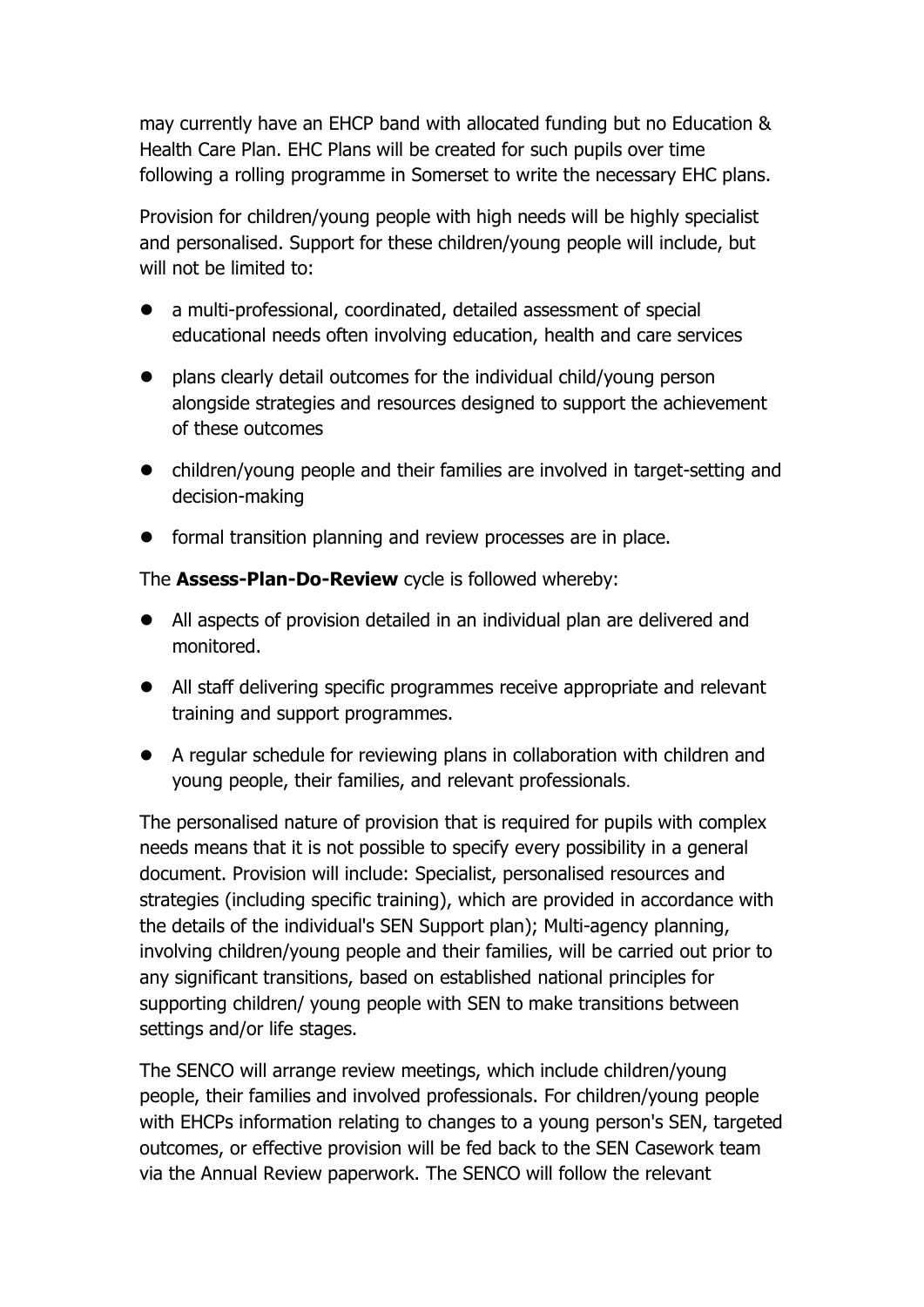statutory process for any children/young people with EHCP as described in the SEND Code of Practice.

#### **Consulting with families - children/ young people and parent carers**

**If you're on the SEN register, you'll be involved in your Personal Learning Plan/SEN Support plan and you'll have a Key Worker to help you. If there are meetings about you - you'll be invited or you can tell us what you think - your views are important to us. Your parents/ carers will also be involved.** 

The pupil is at the centre of the provision we offer when considering SEN. Pupils on the SEN register have a Personal Learning Plan (PLP)/SEN Support plan and are allocated a key worker in school alongside their tutor. The PLP outlines their needs, provision, what they enjoy and what they find difficult, ways to help them, data over time and targets. These are created and updated (twice a year) in consultation with the pupil. Copies are sent home and teachers/ support staff have access to the most recent versions electronically. The key worker is an adult that your child should feel comfortable in approaching at school if they have any concerns. Pupils are of course welcome to talk to any member of staff if they are worried about something.

The SENCo attends parents' evenings and Open evening and is available for consultations with parent carers at those events. Parents can phone, e-mail or meet with the SENCo during her working hours to discuss pupil progress at other times of the academic year. Parents can also speak to tutors, teachers, key workers or HUB staff regarding their child, depending on the nature of the concern.

For pupils with High Needs, an annual review will be carried out which includes the child/ young person, the parent carers, SENCo, key worker and any other relevant members of staff or outside professionals (including the SEN caseworker from the LA if appropriate). This is a formal meeting, which is recorded and the report is sent to parents to sign upon completion. Some pupils/ families will have more frequent, informal meetings to review progress at school and catch up on any changes at home. Many visiting professionals will request parent carer involvement when they work with pupils in school we always agree to this, encourage parents to attend if possible and will find a suitable room where all parties can meet.

Once a year there is an Annual Inclusion Meeting (AIM) whereby the SENCo and other members of staff meet with the school's Learning Support Advisor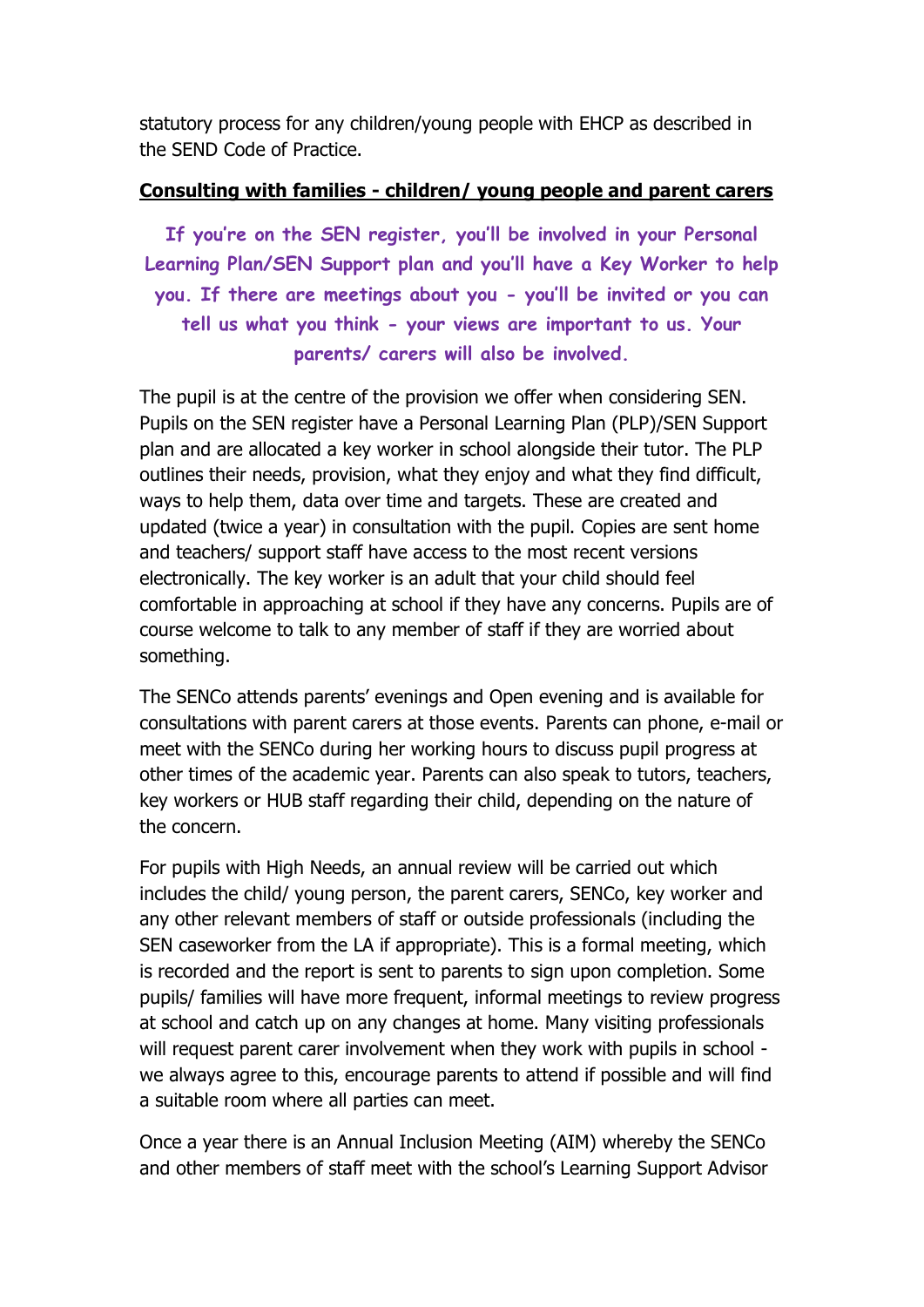to discuss pupils of concern. In addition to this the school, alongside others, is allocated time with an Educational Psychologist. This is a problem-solving process for the school, which does not directly involve parents, where we can ask for advice/ suggestions for next steps or other areas of support for our pupils. Parents of pupils not already on the SEN register will be asked in advance to consent to their child being mentioned at this meeting. Consent for discussion will be assumed for pupils already on the SEN register unless a parent carer has specifically withdrawn that consent. Parent carers will be informed if the outcome of the meeting involves referral to a new agency for their child, other suggestions may be followed up in school and recorded as usual on the pupil's PLP/SEN Support plan.

These opportunities form part of the Assess - Plan - Do - Review cycle for pupils with SEND.

#### **Support for Social & Emotional Development**

**If you find getting on with other people difficult, or if something worries or upsets you, we can help you in the HUB or in Nurture Groups. There's always an adult in the HUB who will listen and try to help.**

For pupils with SEND, particularly those with SEMH issues, we have several ways to offer additional support.

Our HUB (Helping Understand Behaviour) area is run by 2 full time members of staff - Pupil Support. The HUB offers open access on an ad hoc or planned basis to any pupil who has a concern. Some pupils are frequent visitors, some very occasional and some will be seen 4 times a day - on arrival, at break, lunchtime and on leaving school - because they need that level of security and trust to support their emotional needs. HUB staff are experienced in dealing with attachment difficulties/ disorder, ADHD, mental health issues, bereavement and the principles of Nurture using the Boxall Profile. They are also readily available for parent carer contact - regular or occasional. As school attendance and pupils with medical needs are also overseen in this area, there is co-ordinated working across all aspects of school life including family liaison for some pupils.

For pupils, the HUB is used variously as a place to; chill out, to have time out from lessons (under direction of school staff), to chat, to play games, to socialise in small groups, to spend break/ lunch time in a relaxed atmosphere with adults present/ nearby, to make amazing Lego creations, to do latchhook, to join meetings in a known and comfortable place, or just to sit and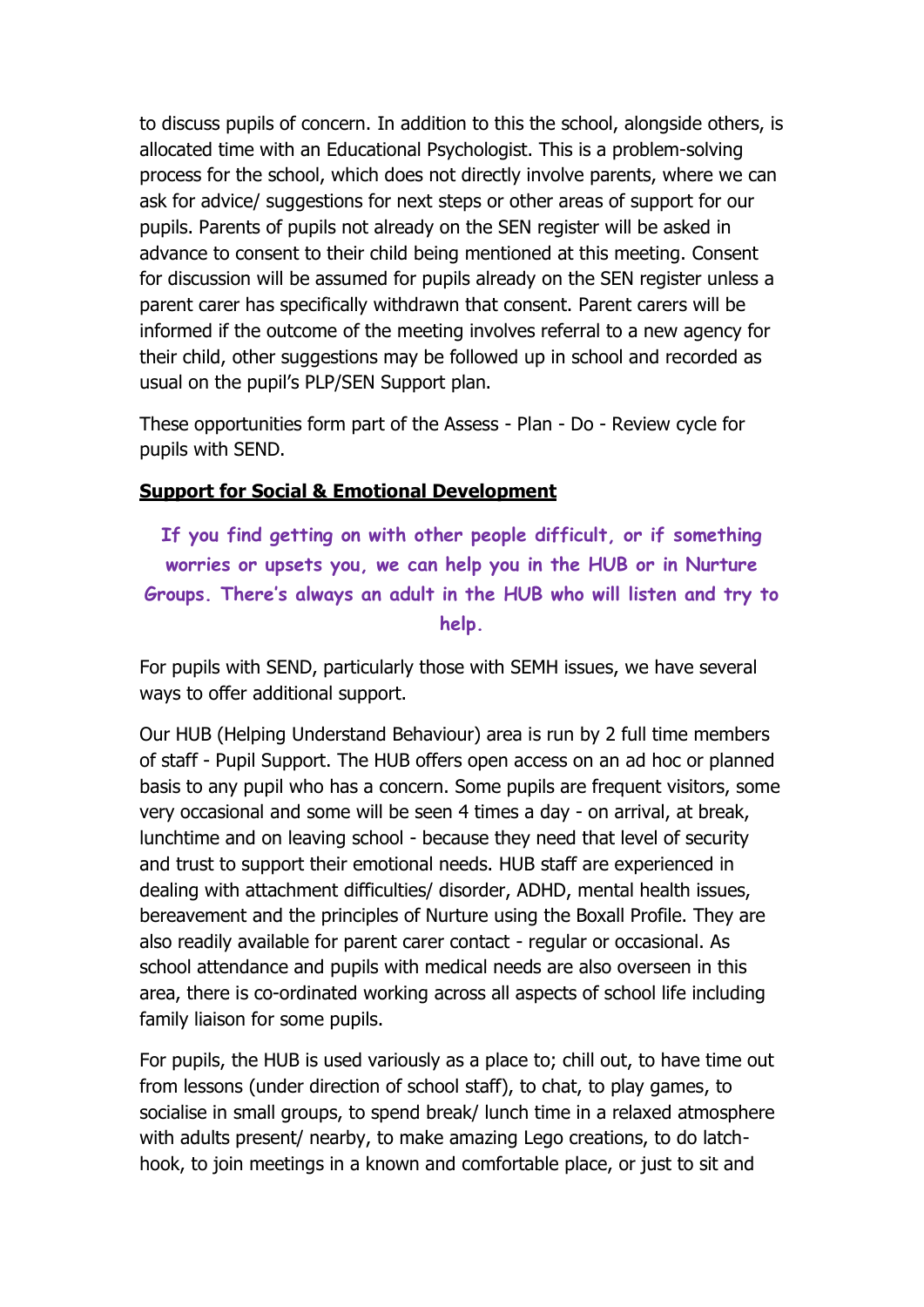be. HUB staff are adept at knowing when to talk and when not to talk, when to ask questions and when to listen, when to advise and when to inform or involve others.

For some pupils, additional support is arranged, which is personalised to meet their needs for example, helping in the on-site pre-school, going off-site for hydrotherapy, horse therapy, gardening, visiting an animal sanctuary, golf sessions, community events, fundraising for charity.

We run Nurture Groups led by a trained member of staff with another LSA. The aim of the group is to encourage social skills, help to settle new pupils in to our school, help with the organisation that is required to get to the right place at the right time with all the equipment you require, homework done etc.

Other members of the support staff team also carry out work to support vulnerable pupils on a 1:1 basis - some of these pupils are on the SEN register. These LSAs will usually also be the pupil's key worker in order that a trusting and productive working relationship is established between adult and pupil.

### **Accessibility & pupils with physical/ medical needs**

## **If you use a wheelchair, have mobility, vision or hearing difficulties, our school is well organised for you to get around and work in.**

Swanmead School is almost fully accessible with the exception of one classroom and the Nurture room which are located on a first floor area that is not serviced by a lift. Lessons from that classroom are relocated to accessible rooms as required and HUB staff and resources also move to where the support is needed. Staff at Swanmead School have considerable experience of supporting pupils with restricted mobility or who use powered wheelchairs and are adept at organising their classroom layout to meet their needs.

We have a therapy suite on site which includes a disabled access toilet facility, shower, changing bed and therapy bed. It is in regular use for physiotherapy sessions and for use by pupils who use the clos-o-mat toilet or require privacy for personal care.

The school has undergone an acoustic audit and several upgrades were made to classrooms to make all areas appropriate for hearing impaired learners (and staff).

The school has undergone a vision audit and improvements were made to ensure the health and safety of pupils with vision impairment.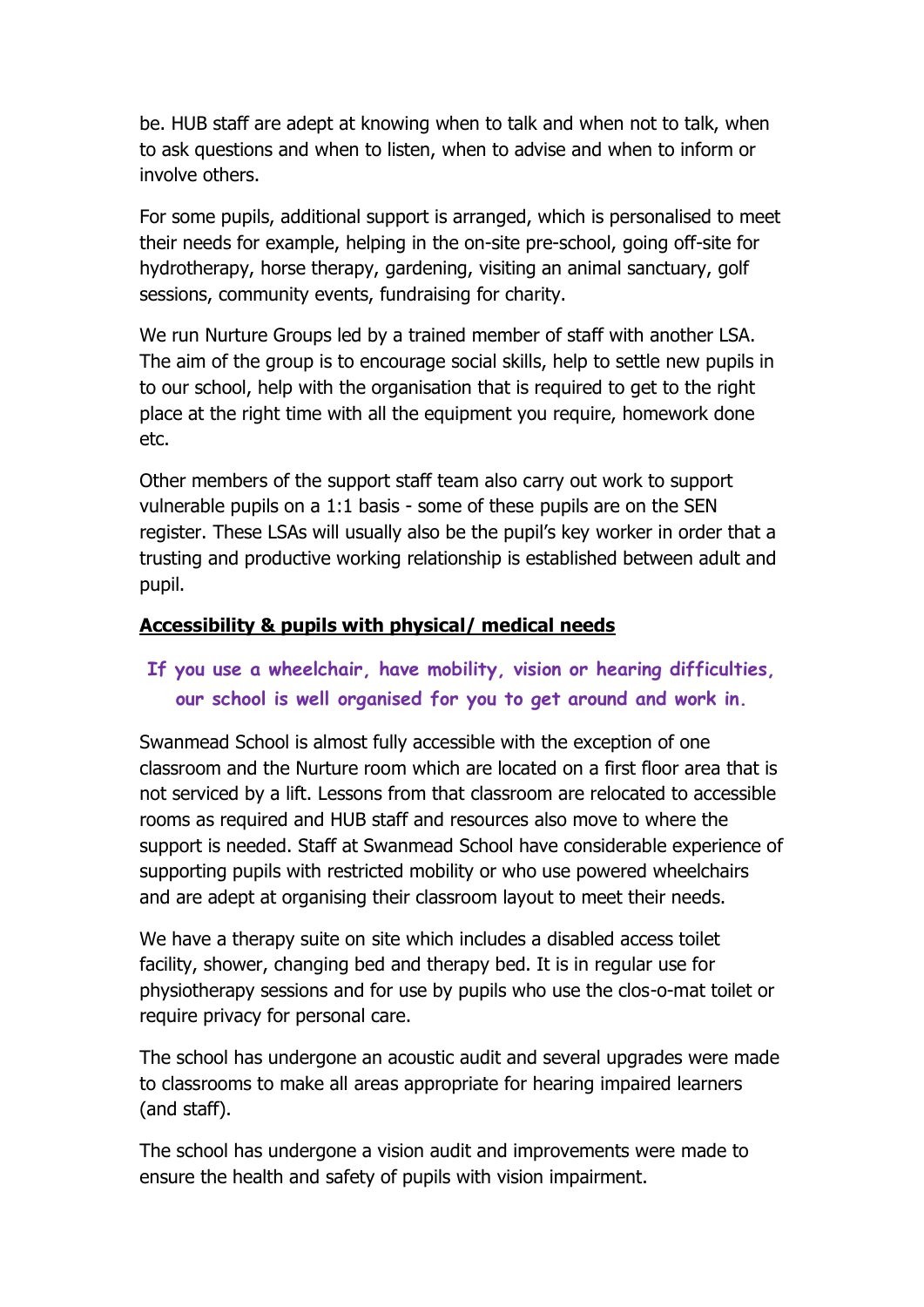#### **Children Looked After**

**If you are a Child Looked After, we will help you in the same way as other SEN pupils but you may get extra support and your carer/ social worker will be involved in what happens at school.** 

Children who are Looked After by the Local Authority who have SEND are offered the same provision in school as any other pupil with SEND. Such pupils may be in receipt of additional funding due to their care arrangements and this will be used to support their requirements in school. Where a parent is not involved, carers or the child's social worker will be invited to attend school meetings for discussions about the child's education.

#### **Transition**

**As a pupil with SEN we will do a bit extra when you first start at our school and when you leave to move to your next school. We want you to feel confident and excited about the change, so you can have extra visits with adults you already know. You'll get to look round the new school a few times and meet helpful adults that will be looking out for you when you start.** 

Careful transition work is carried out for pupils with SEN who are due to start in Year 5 at Swanmead School, or who are leaving us at the end of the academic year. We maintain close links with our feeder First/primary schools (Greenfylde School and the Three Saints Federation) and with the Senior school (Wadham School) that most of our pupils move on to. The relevant SENCos meet and communicate frequently to discuss pupils for transition. In some cases, this may start more than a year before the moving date to ensure a smooth and positive change for the pupil. The SENCo at Swanmead School is invited to annual review meetings of relevant pupils in Year 4 where all aspects of the child's school life are discussed. Extra visits are arranged between staff, across both sites and for the pupil. The same liaison is offered from Swanmead to the SENCo at Wadham School for Year 6, 7 and 8 pupils. During the 2021/22 academic year, additional transition meetings will be held for pupils on the SEN register to set out an enhanced transition plan. This plan may include additional transition visits - usually accompanied by a familiar member of staff and/or staff from the receiving school spending time at Swanmead School to observe the provision that is already in place and working well.

Liaison is also required for pupils with SEN that join Swanmead from different schools, areas or at another stage in the school year. The SENCo will contact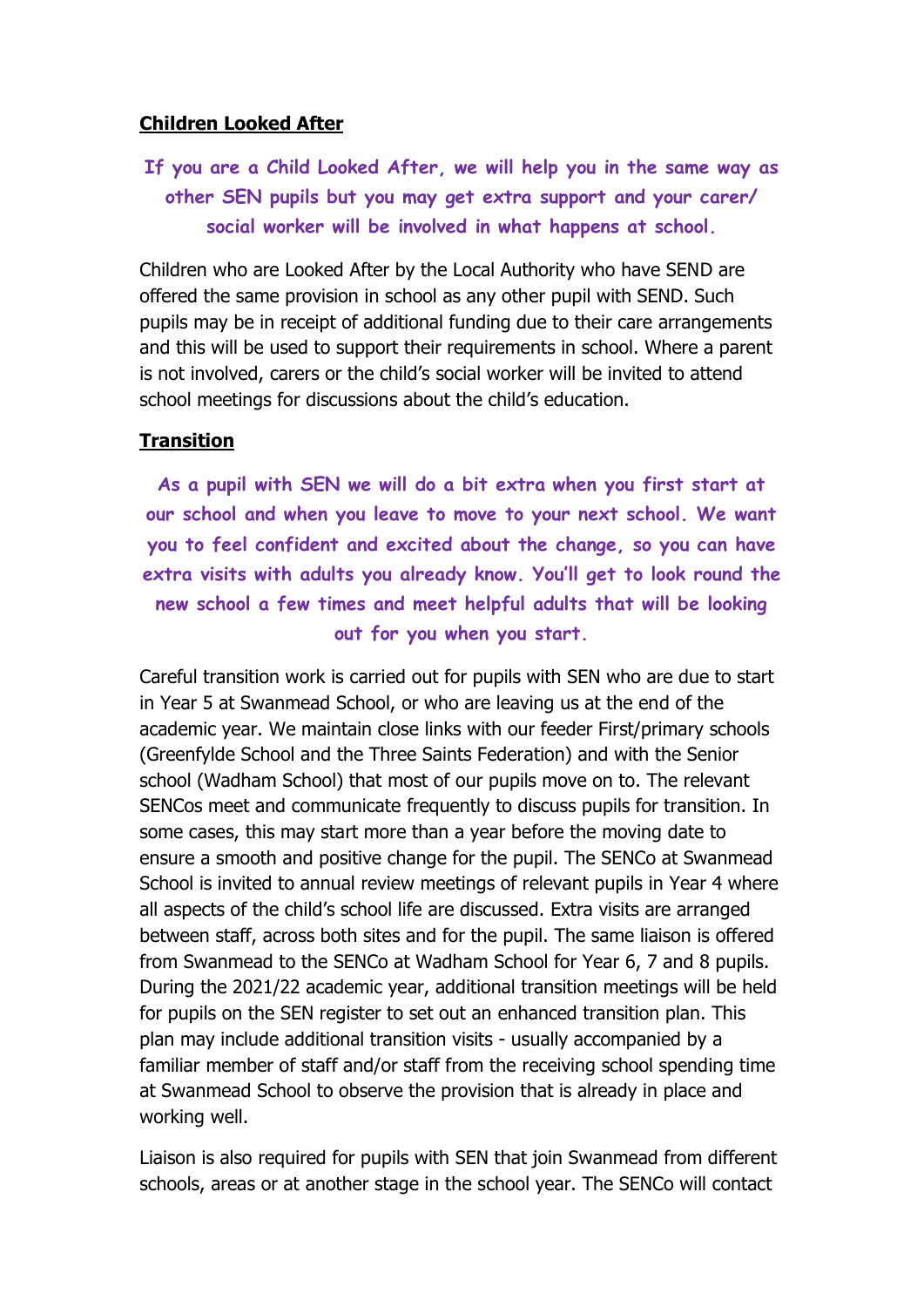the previous school (if known) to request files, discuss needs and provision and if time allows, to arrange transition visits for the pupil and/ or family.

For pupils with SEN who leave part way through the school year or transfer to a different school (if known), the SENCo will again contact the receiving school for liaison, transfer of files and a pre-visit where possible.

Pupils remain at the centre of this process and every effort is made to make them feel safe, secure and excited about their next move. We want to familiarise them with the new setting, to have met key members of staff who can help them and know where to go if they are lost or worried.

### **Staff training and expertise**

**All our school staff are well trained to help pupils that have SEN. Teachers and Learning Support Assistants have had lots of training and experience in helping pupils with different needs. If you have a condition that's new to us, we will find out about it, get training and work with you to make things work in school.** 

The SENCo is a qualified teacher; she holds a BEd and has completed the National SENCo Award (2018/2019). She attends SENCo workshops half termly to keep up to date with current requirements in SEND locally and nationally and she regularly networks with other SENCo's to support liaison and share good practice.

She delivers or arranges whole school training for staff in matters pertaining to SEN. This year CPD for all staff (teaching and support) has included Dyslexia training, a Speech Language & Communication (SLCN) workshop, a Social, Emotional and Mental Health (SEMH) workshop, INSET at the start of the academic year for individual pupil information, regular updates for pupils as required and staff meetings on the direction of SEN and inclusion at the school.

Our Learning Support Team consists of: two specialist HLTAs - one for English, one for Maths; a Learning and Progress Tutor; eight LSAs; two members of Pupil Support in the HUB; one LSA/ cover supervisor.

Training for support staff includes: Individualised Literacy Intervention (ILI), Nurture Group, dyslexia, dyscalculia, attachment, medical conditions, hearing impairment, vision impairment, pupils with physical disabilities, Moving & Handling, Personal Care, speech sounds, Learn to Move/Move to Learn (fine & gross motor skills training), SLCN training (ELKLAN), Trouble with numbers (early maths development), mental health, working memory, visual stress and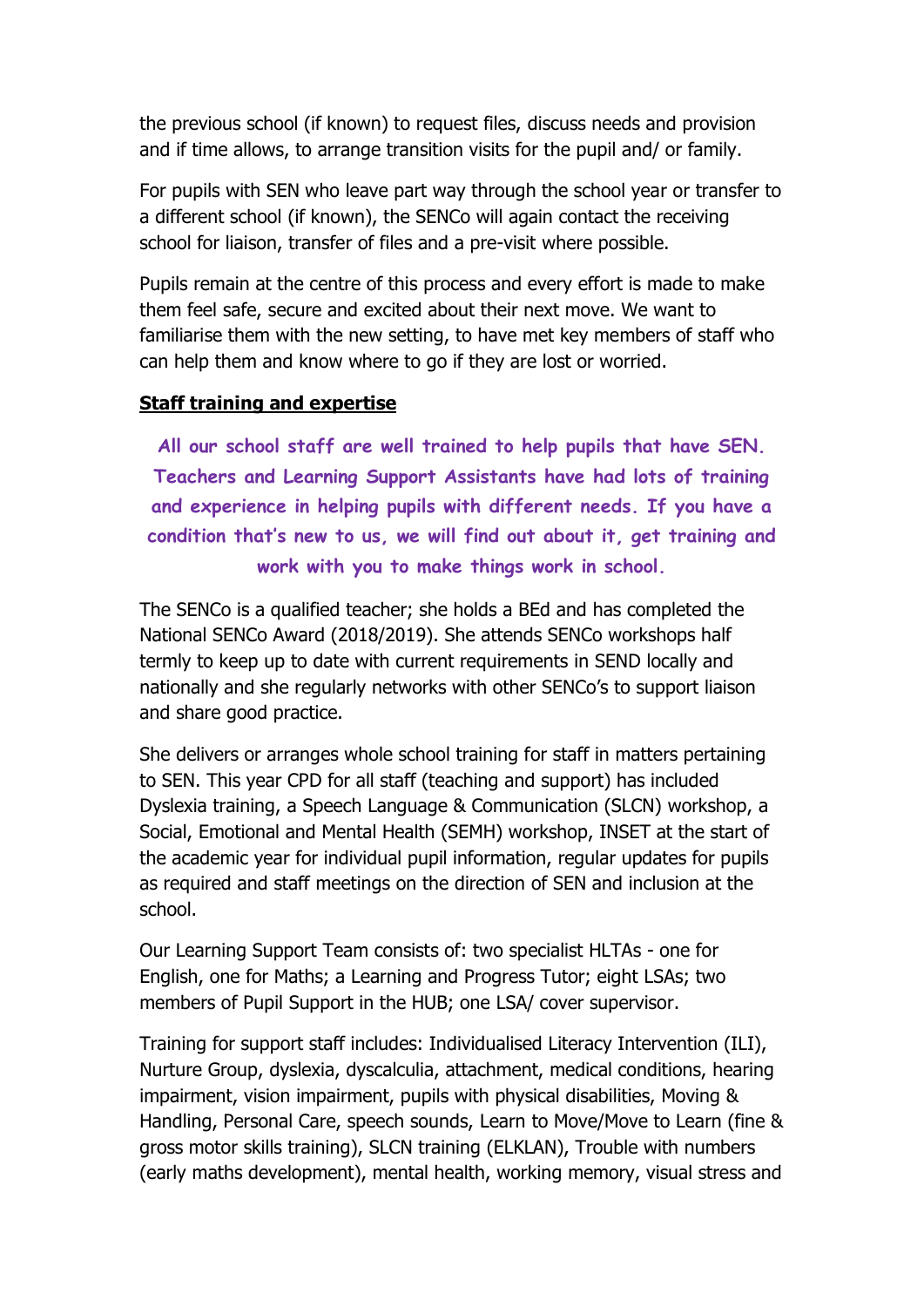tracking (reading), Child & Adolescent Mental Health (CAMH), Emotion Coaching, Mindfulness, Specialist TA in SEN level 4, specialist TA in SEMH (level 4), Apprentices completing level 3 training.

We are keen to promote professional development and support training for staff which is relevant to their roles working on personalised programmes for individuals and also in a wider sense for the benefit of pupils throughout the school.

## **Working with Support Services and outside agencies**

## **There are lots of people who visit school to help pupils with SEN and the adults that support them.**

The school makes full use of expertise provided by external agencies and professionals in Somerset for identification, assessment and support for SEN pupils at all stages. Parent carers will be informed before a referral is made to such services as parental consent is a requirement for starting the process. The following educational services are actively involved with the school:

Educational Psychologist

Learning Support Service (LSS)

Physical Impairment and Medical Support Service (PIMS)

Hearing Impairment Service (HI)

Speech & Language therapists (SLT)

Visual Impairment Service (VI)

Language & Communication / Autism Team (SLCN/ ASD) Paediatrician

SENATAS (ICT support for pupils with SEN)

Parent and Family Support Assistant (PFSA)

Somerset Social, Emotional & Behavioural Support Service (SEBSS)

We also work with the NHS and other agencies:

Occupational Therapist (OT)

Physiotherapist

**Paediatricians** 

Clinical Psychologist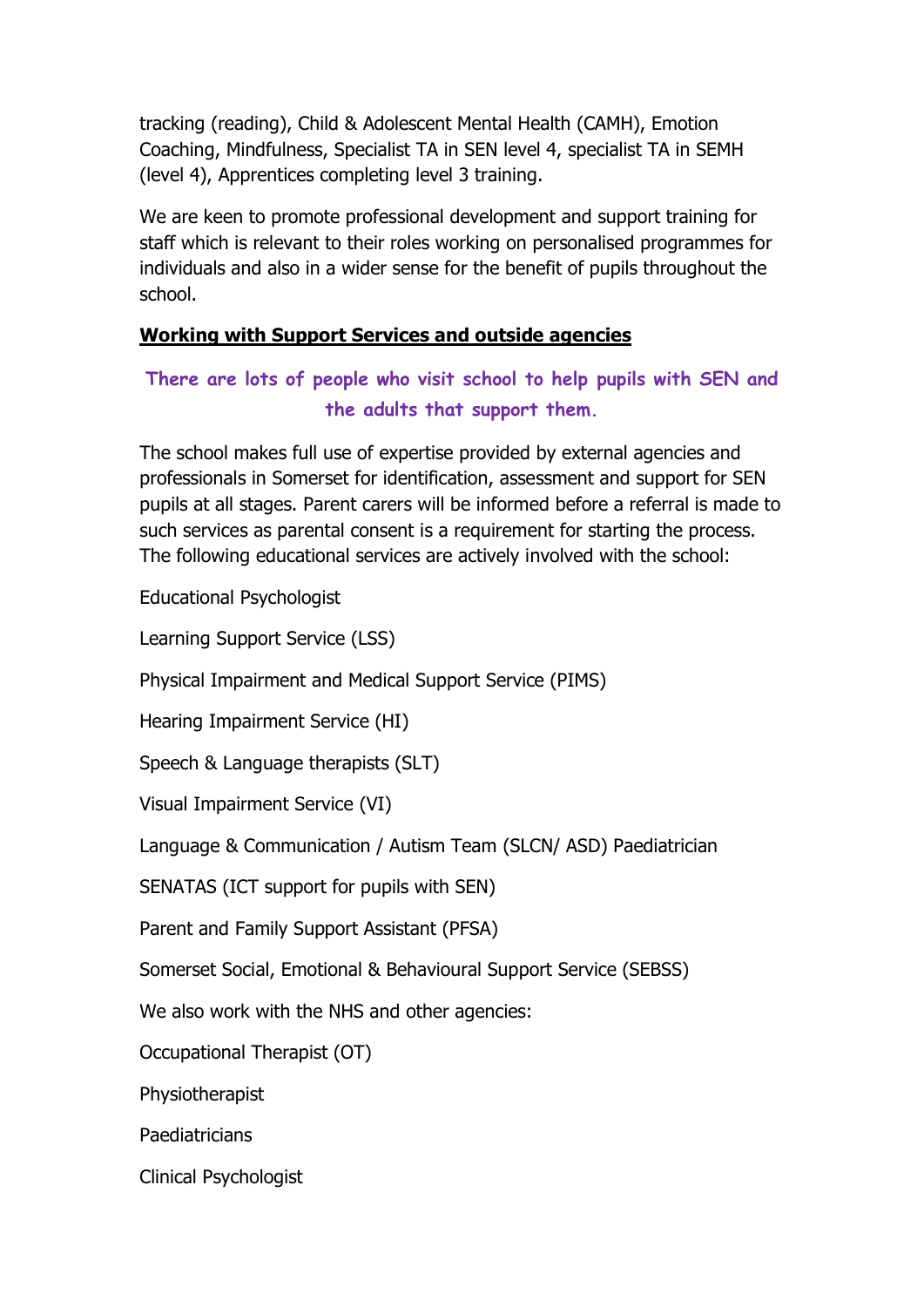Specialist Nurses/ school nurses

Child and Adolescent Mental Health Service (CAMHS)

Children's Social Care

## **Who can parent carers speak to if they have any concerns about SEN?**

## **These are the people you (or your parent carers) can talk to if you are worried about anything.**

Mrs Rachel Perkins, SENCo

Your child's tutor (named on your child's planner)

Mr Mark Raven, Pupil Support, HUB

Mrs Debbie Harvey, Pupil Support, HUB

Mr Mark Walker, Head Teacher

To contact any of the individuals listed above please call 01460 52431 and ask to speak to or get a message to that member of staff or e-mail: Swanmead@educ.somerset.gov.uk

#### **Complaints procedure**

## **This is what you should do if you (and your parent carers) feel things aren't working well at school for you.**

We welcome your views, even if they differ from the school's perspective and would hope to address any concerns as early as possible through discussion/ meetings with you. It is in everyone's interests for complaints to be resolved as quickly as possible. The procedure is as follows:

- ⚫ In the first instance, please contact the most appropriate member of staff for your child, as listed above.
- ⚫ If the matter is not resolved, please contact the SENCo (unless that was your first point of contact), a member of the Senior Management Team or the Head Teacher.
- ⚫ If a parent carer has a continuing concern about SEN provision for their child, or feels that they have had a negative experience which has not been resolved, the complainant should put their complaint in writing to the Clerk of the Governing Body. It will then be dealt with by the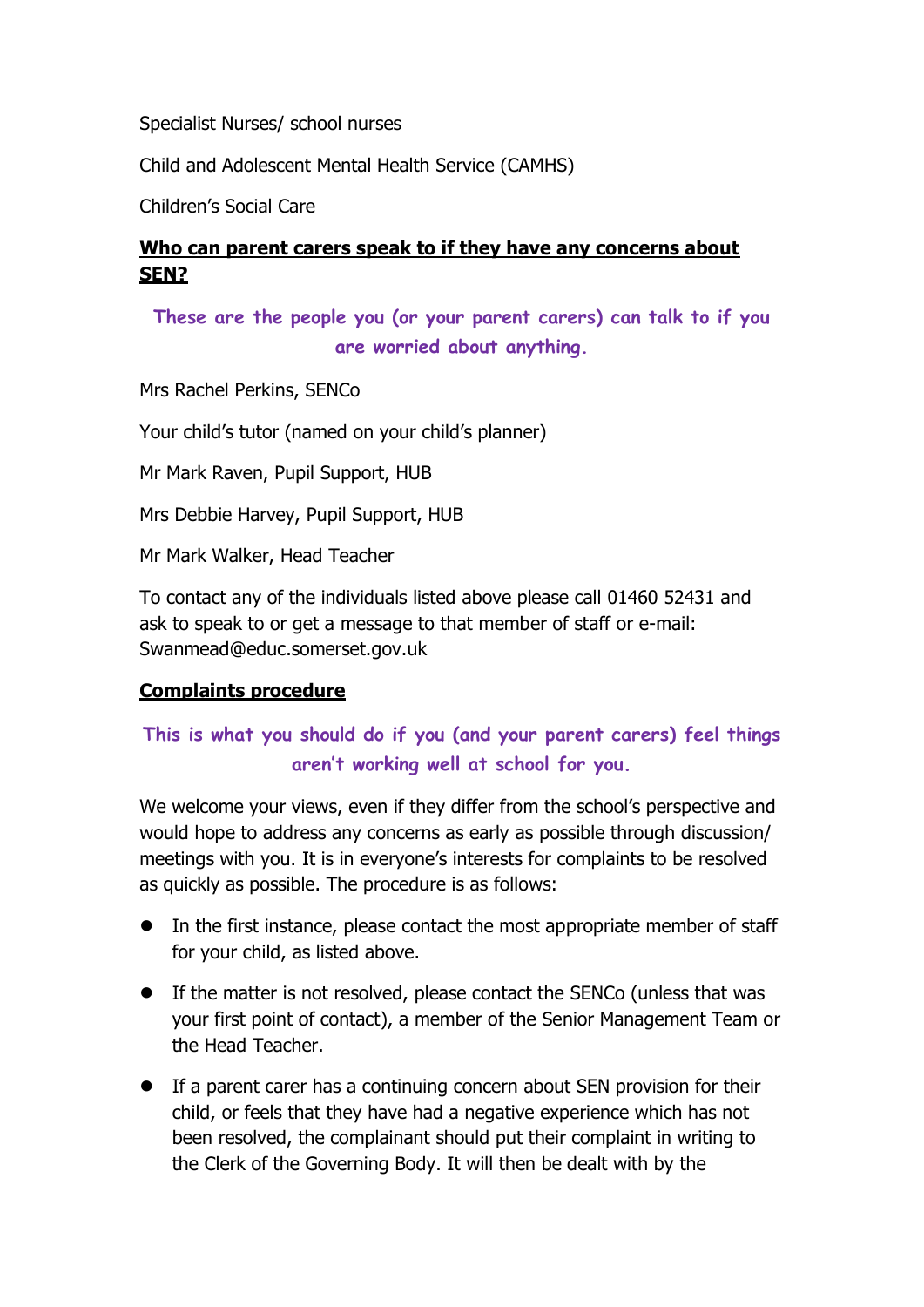governing body through the Complaints Procedure Policy, which can be seen upon request.

⚫ In the unlikely event that the matter remains unresolved, the parent carer can take the complaint to the Local Authority as defined in the Complaints Procedure Policy.

#### **Support Services for Parents**

#### **These are places where your parent carers can ask for help.**

Somerset has two county-wide and independent (not linked to any school) support agencies where parent carers can seek information and support regarding their child's Special Educational Needs. These are listed below with contact details:

### **SENDIAS Special Educational Needs Information, Advice & Support**

Website: http://www.somersetsend.org.uk/welcome/

E-mail: info@somersetsend.org.uk

Telephone: 01823 355578 10am - 3pm term time; reduced service during holidays

#### **Somerset Parent Partnership**

Website: www.somersetprentpartnership.org.uk Telephone: 01823 355578 E-mail: enquiries@somersetparentpartnership.org.uk Address: County Hall, Taunton, Somerset, TA1 4DY

## **The Local Offer**

## **This is where you can find out about all schools in Somerset and what they can offer to pupils with SEN.**

As part of the SEN Code of Practice, local authorities must publish a 'Local Offer' which gives information about provision they expect to be available across education, health and social care for children and young people in their area who have SEN or are disabled, including those who do not have an Education and Health Care Plan. The Local Offer should give:

⚫ Clear, comprehensive, accessible and up to date information about the available provision and how to access it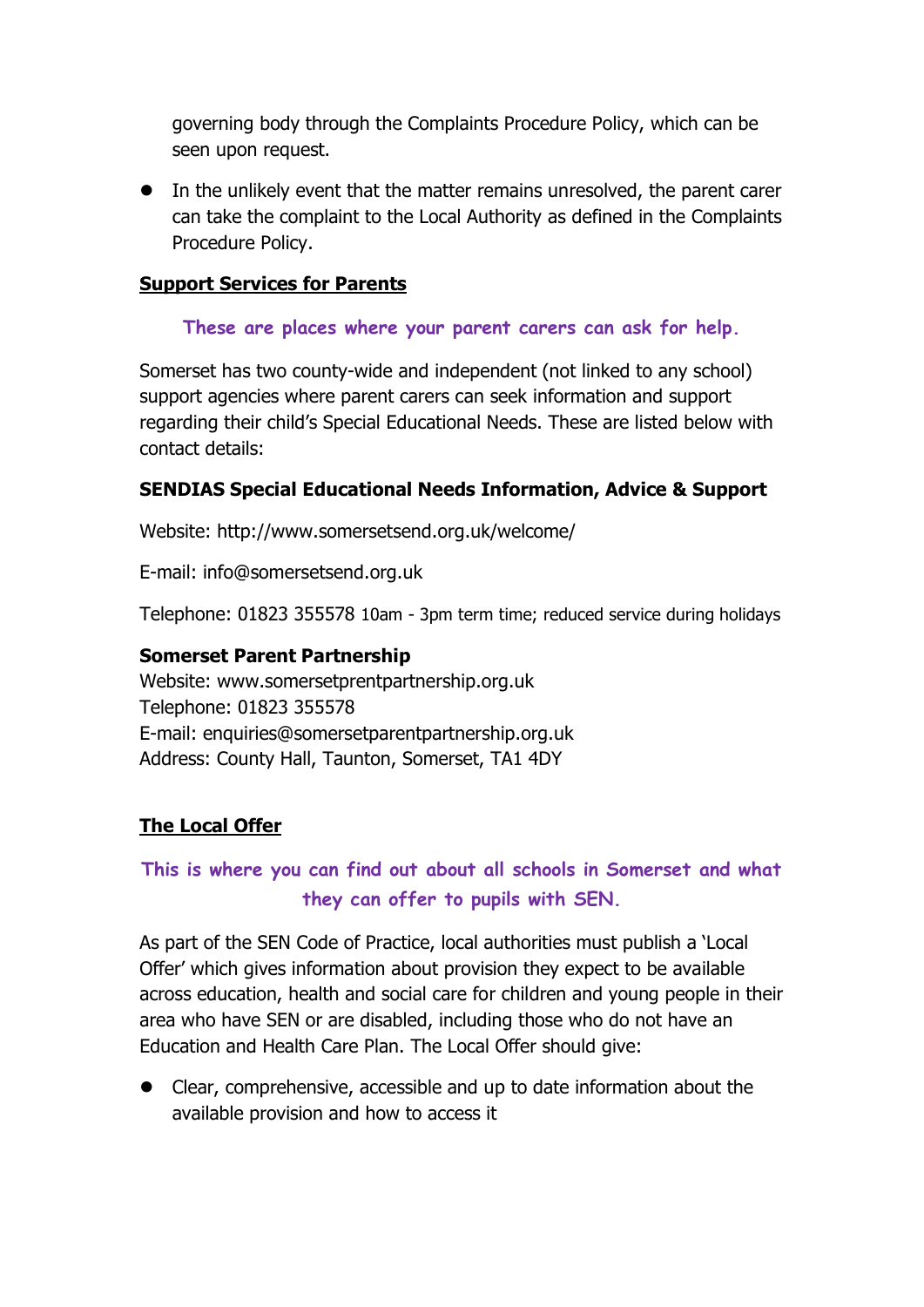⚫ Make provision responsive to local needs and aspirations by directly involving disabled children and those with SEN and their parents and service providers in its development and review

The Somerset Choices website details the Local Offer and can be found at:

https://www.somersetchoices.org.uk/family/information-andadvice/somersets-local-offer/

You can search for Swanmead School on this site, as well as all other Somerset schools.

From Swanmead School's website, there is a link back to the Somerset Local Offer (Somerset Choices), where you can find details of all Somerset schools if you wish to research SEN provision elsewhere.

Our school's Special Educational Needs & Disability (SEND) policy document detailing our philosophy in relation to SEND is available on the school website at: http://swanmeadschool.co.uk/about-swanmead-school/swanmeads-senoffer/

Rachel Perkins, SENCo

January 2022

#### **Glossary**

| <b>ADD</b>  | Attention deficit disorder                                                                                                                   |
|-------------|----------------------------------------------------------------------------------------------------------------------------------------------|
| <b>ADHD</b> | Attention Deficit Hyperactive Disorder                                                                                                       |
| <b>ARE</b>  | <b>Age Related Expectations</b>                                                                                                              |
| <b>ASC</b>  | <b>Autistic Spectrum Condition</b>                                                                                                           |
| <b>CAMH</b> | Child & Adolescent Mental Health                                                                                                             |
| <b>CLA</b>  | <b>Child Looked After</b>                                                                                                                    |
| <b>EHCP</b> | <b>Education and Health Care Plan</b>                                                                                                        |
|             | EHCP band Education and Health Care Plan band: funding for pupils receiving<br>High Needs support: bands $1 - 7$ moderated according to need |
| <b>HLTA</b> | <b>Higher Level Teaching Assistants</b>                                                                                                      |
| <b>HNTU</b> | High Needs Top Up funding                                                                                                                    |